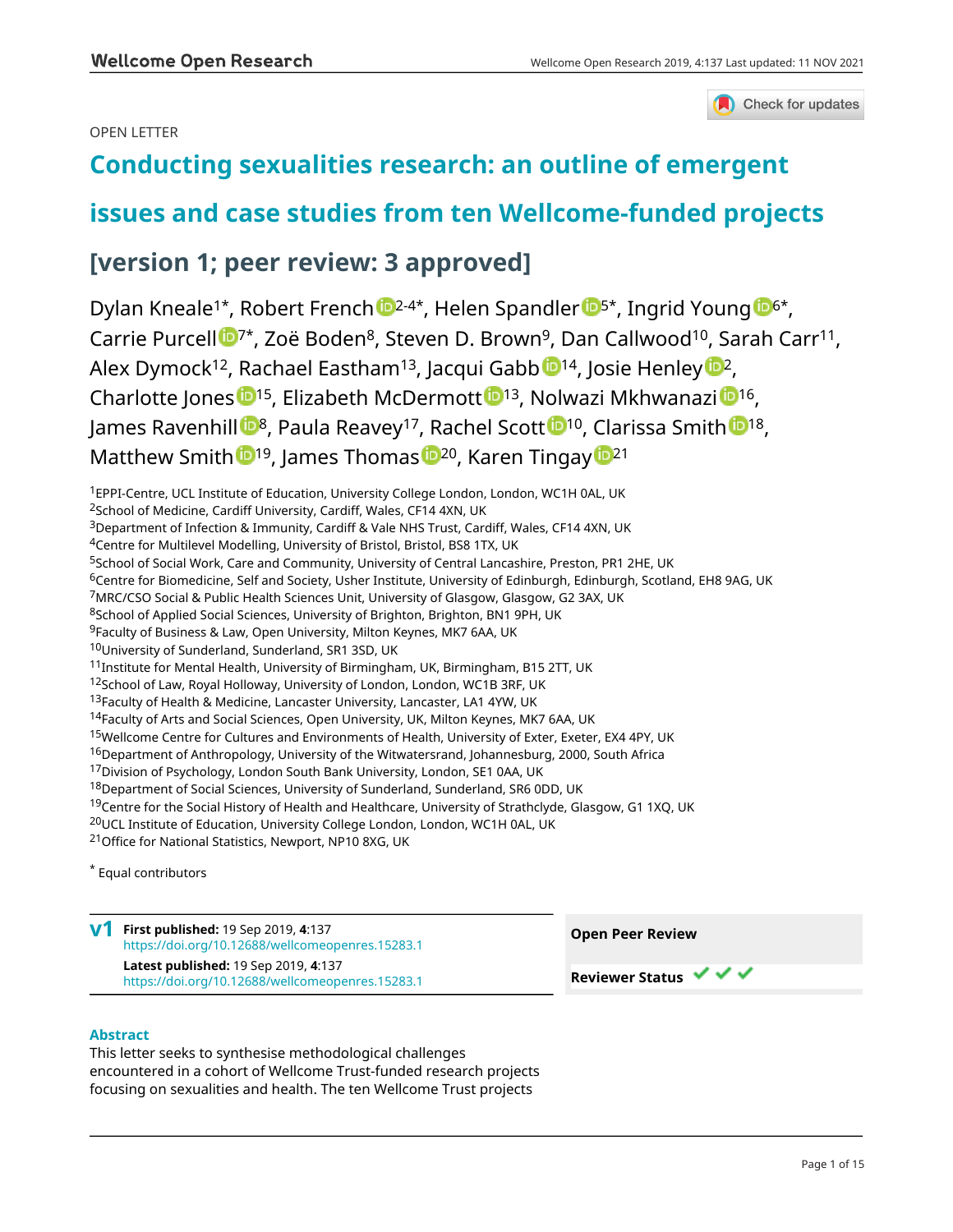span a diversity of gender and sexual orientations and identities, settings; institutional and non-institutional contexts, lifecourse stages, and explore a range of health-related interventions. As researchers, we originate from a breadth of disciplinary traditions, use a variety of research methods and data sources. Despite this breadth, four common themes are found across the projects: (i) inclusivity, representations and representativeness, (ii) lumping together of diverse groups, (iii) institutions and closed settings (iv) ethical and governance barriers.

### **Keywords**

sexualities, health, LGBT, Wellcome



### **Corresponding authors:** Dylan Kneale [\(d.kneale@ucl.ac.uk](mailto:d.kneale@ucl.ac.uk)), Robert French ([frenchr3@cardiff.ac.uk\)](mailto:frenchr3@cardiff.ac.uk)

**Author roles: Kneale D**: Conceptualization, Data Curation, Formal Analysis, Funding Acquisition, Project Administration, Writing – Original Draft Preparation, Writing – Review & Editing; **French R**: Conceptualization, Data Curation, Formal Analysis, Funding Acquisition, Project Administration, Writing – Original Draft Preparation, Writing – Review & Editing; **Spandler H**: Writing – Review & Editing; **Young I**: Writing – Review & Editing; **Purcell C**: Writing – Review & Editing; **Boden Z**: Writing – Review & Editing; **Brown SD**: Writing – Review & Editing; **Callwood D**: Writing – Review & Editing; **Carr S**: Writing – Review & Editing; **Dymock A**: Writing – Review & Editing; **Eastham R**: Writing – Review & Editing; **Gabb J**: Writing – Review & Editing; **Henley J**: Writing – Review & Editing; **Jones C**: Writing – Review & Editing; **McDermott E**: Writing – Review & Editing; **Mkhwanazi N**: Writing – Review & Editing; **Ravenhill J**: Writing – Review & Editing; **Reavey P**: Writing – Review & Editing; **Scott R**: Writing – Review & Editing; **Smith C**: Writing – Review & Editing; **Smith M**: Writing – Review & Editing; **Thomas J**: Writing – Review & Editing; **Tingay K**: Writing – Review & Editing

**Competing interests:** No competing interests were disclosed.

**Grant information:** This work was supported by the Wellcome Trust (207986) and the Medical Research Council (MR/N015428/1). *The funders had no role in study design, data collection and analysis, decision to publish, or preparation of the manuscript.*

**Copyright:** © 2019 Kneale D *et al*. This is an open access article distributed under the terms of the [Creative Commons Attribution License](http://creativecommons.org/licenses/by/4.0/) , which permits unrestricted use, distribution, and reproduction in any medium, provided the original work is properly cited.

**How to cite this article:** Kneale D, French R, Spandler H *et al.* **Conducting sexualities research: an outline of emergent issues and case studies from ten Wellcome-funded projects [version 1; peer review: 3 approved]** Wellcome Open Research 2019, **4**:137 <https://doi.org/10.12688/wellcomeopenres.15283.1>

**First published:** 19 Sep 2019, **4**:137 <https://doi.org/10.12688/wellcomeopenres.15283.1>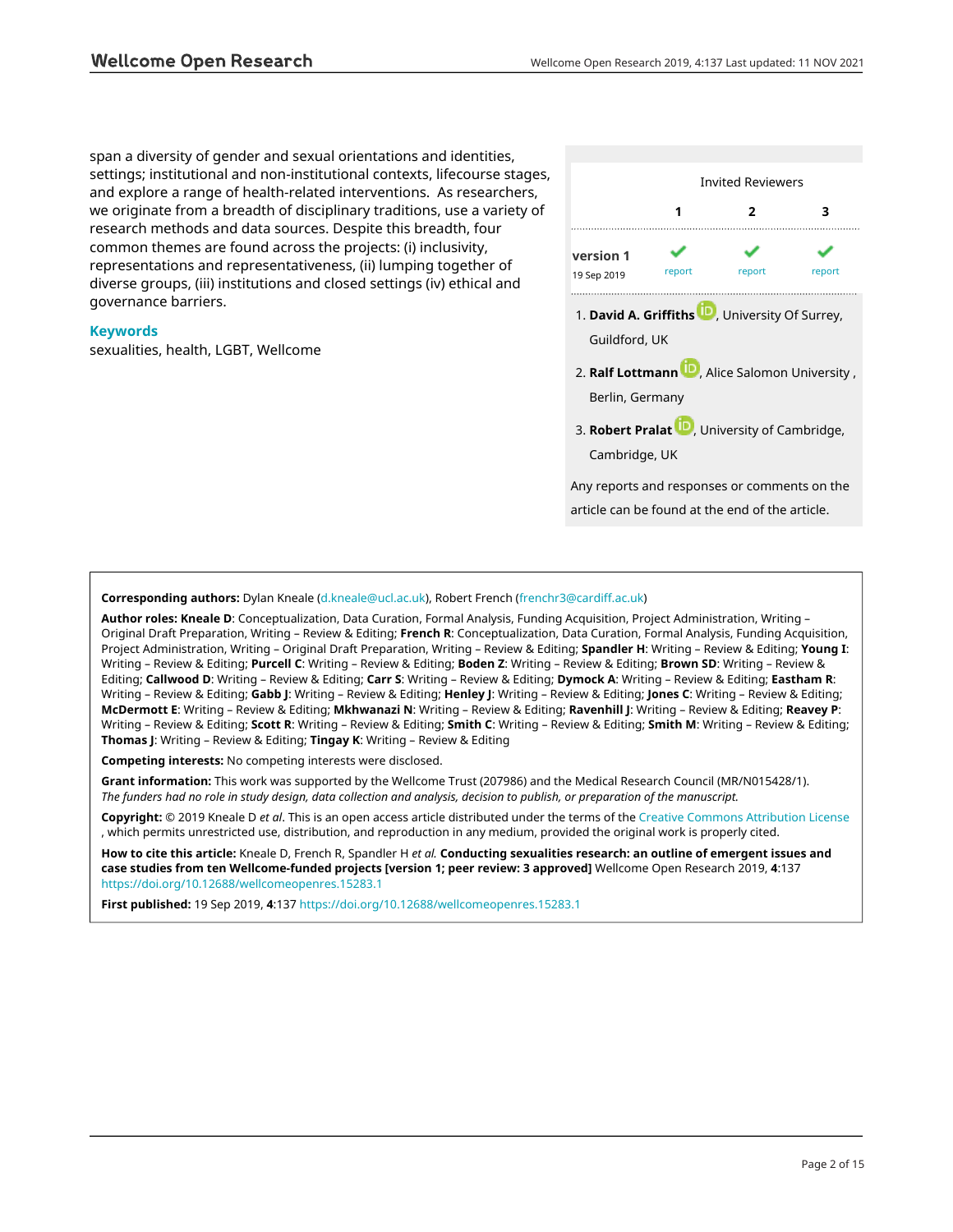### **Introduction**

This letter seeks to synthesise methodological issues encountered in a cohort of Wellcome Trust-funded research projects focusing on sexualities and health. Further details of these projects are listed here: [https://wellcome.ac.uk/news/10-new](https://wellcome.ac.uk/news/10-new-projects-exploring-how-sexuality-affects-health)[projects-exploring-how-sexuality-affects-health.](https://wellcome.ac.uk/news/10-new-projects-exploring-how-sexuality-affects-health)

The links between sexuality and health are complex and diverse ([Graugaard, 2017\)](#page-8-0). Previous authors have explored future directions for sexuality research, highlighting challenges faced by those working in the field, such as a lack of suitable knowledge exchange and funding opportunities ([Irvine, 2014; Parker, 2009;](#page-8-0)  [Weis, 1998](#page-8-0)). Our concerns here are more applied, as we consider the methodological challenges encountered in undertaking research in this field.

The ten Wellcome Trust projects span a diversity of gender and sexual orientations and identities (cross-cutting binaries of male/female, gay/straight, masculine/feminine), settings (global south and north); institutional (from psychiatric wards to schools) and non-institutional, lifecourse stages (young through to older people), and explore a range of health-related interventions (abortion; mental health; and HIV pre-exposure prophylaxis (PrEP)). These challenges were identified during a Sexuality and Health meeting held during April 2018, at which all of the projects shared initial findings and discussed challenges faced in sexualities and health research.

As researchers, we originate from a breadth of disciplinary traditions (from anthropology through to biomedical studies), use a variety of research methods (including oral histories, ethnographic methods and meta-analyses) and data sources (from archival and secondary sources to the collection of primary data). Despite this breadth, common themes are found across the projects, and we group these under four headings:

- Inclusivity, representations and representativeness
- Lumping together of diverse groups
- Institutions and closed settings
- Ethical and governance barriers

The core of this letter is the sections about each of the four methodological challenges listed above. But before detailing these challenges, we give a brief overview of the context in which current sexualities and health research takes place. We follow this by drawing together the four themes, finishing with some ideas for future directions.

### Sexualities and health research

Human sexuality refers to the way in which people express themselves sexually and can include behavioural, social, relational, physical, erotic, biological, psychological, moral, and gendered dimensions of experience. While sexuality has played some part in all of our lives, the study of sexuality remains a relatively nascent field of research. From its origins, exploring public concerns around prostitution and venereal disease, sexuality researchers have increasingly critically interrogated sexuality 'as a broad social domain involving multiple fields of power, diverse systems of knowledge, and sets of institutional and political discourses' ([Irvine, 2014](#page-8-0) p635).

While there is growing recognition around the complexity and diversity of sexual expression, researchers continue to work within climates that place boundaries on sexuality or overlook the influence of sexuality on many life course domains, including health. Narrow definitions of sexuality can reproduce prevailing power dynamics that have historically privileged sexual behaviour taking place within the context of monogamous, procreating sexual encounters, and stigmatising other sexual expression and behaviour as risky or dangerous [\(Anderson,](#page-8-0)  [2013\)](#page-8-0), or overlooking these entirely. Critical sexualities research has challenged these conventions, leading to both an increased understanding and awareness of the diversity of behaviour and experience (i.e. not only procreative), as well as new understandings or re-conceptualisations of forms of sexuality, sexual expression and sexual relating (for example [Dymock, 2012](#page-8-0); [Gabb & Fink, 2017; Parker, 2009; Ravenhill & de Visser,](#page-8-0)  [2017\)](#page-8-0). The links between sexuality and health are complex and diverse ([Graugaard, 2017](#page-8-0)). However, a great deal of health research relating to sexualities can focus on the negative consequences of sexuality, and it is important to also acknowledge positive aspects of sexuality. For example, there is some evidence that sexual satisfaction, sexual self-efficacy, sexual self-esteem and pleasure can enhance dimensions of, physical and mental health, and overall wellbeing [\(Anderson, 2013\)](#page-8-0).

The next section details the four methodological challenges we identified in the ten Wellcome-funded projects. We illustrate these challenges with excepts from each of the projects.

### Inclusivity and representations

All of the studies included within the Wellcome cohort are, in part, a response to the lack of representations of different sexualities, genders, social classes, ethnicities, geographies, and other intersections within the existing body of literature. Even where previous studies have purported to represent diverse groups, this has often resulted in the privileging or silencing of the experience of particular groups within that cohort. For example, although the health and care needs of older LGBT people as a whole are underrepresented within health literature; even within studies focussed on LGBT health, the experiences of bisexual and transgender people are often underrepresented. Similar issues of representativeness are recurrent across different intersectionalities, leading to under/over representation of groups within research literature.

All three excerpts from our case studies below outline how the issue of inclusivity brings specific challenges in ensuring representation of intersectional experiences of sexuality, across gender and gender identity (HS/SC), ethnicity (EM/JG/RE), and other issues of gender, sexual, socioeconomic and disability neutrality or normativity (IY).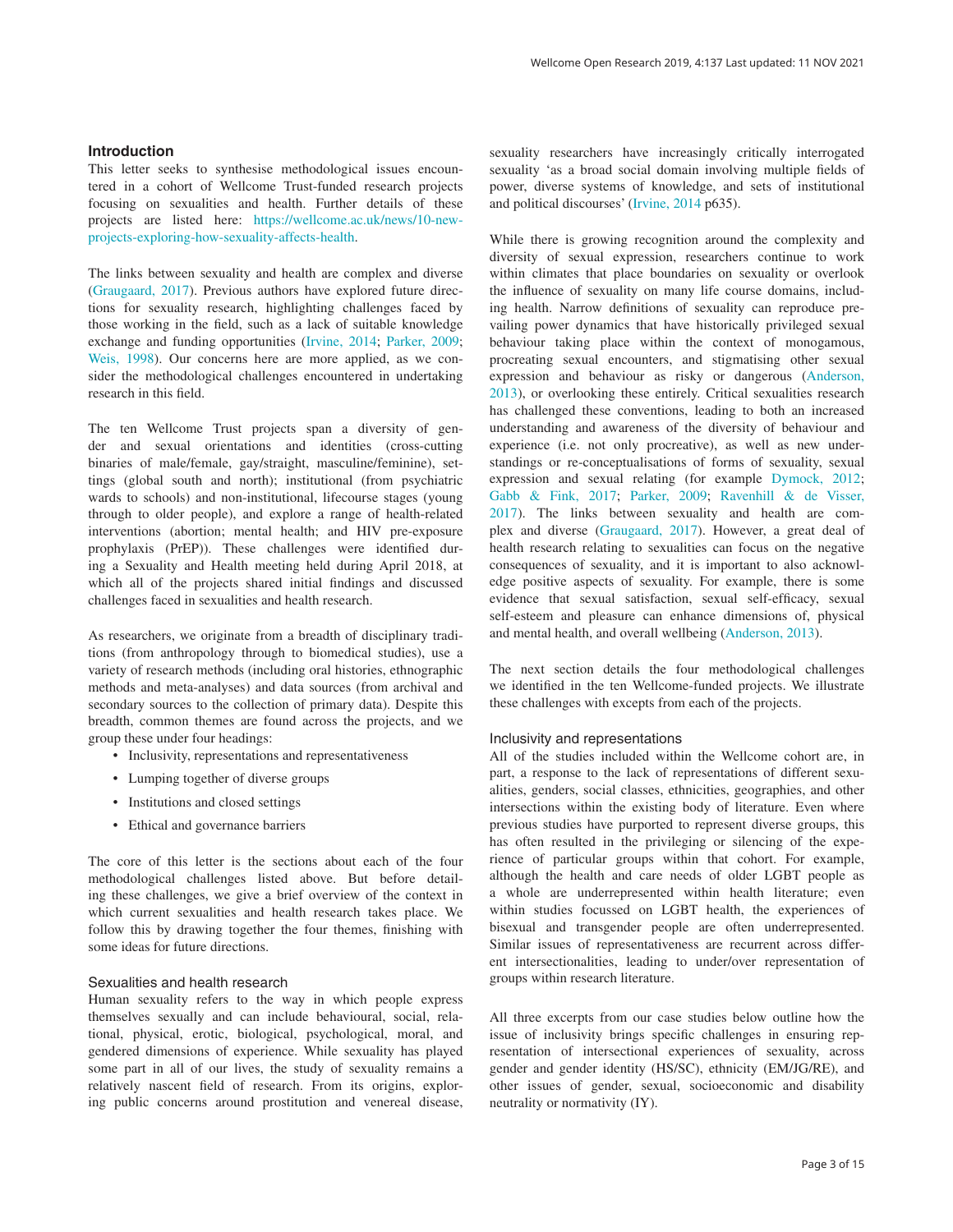### **Case studies: the challenge of inclusivity within sexuality research**

In their historical project exploring the experience of lesbians, bisexual and non–gender conforming women in the mental health system ([Carr & Spandler, 2019](#page-8-0)), Helen Spandler and Sara Carr (HS/SC) describe the challenge of balancing the surfacing of certain experiences while avoiding silencing others. *'One challenge we have faced is attempting to surface women's experiences without reinforcing a fixed notion of gender or the prevailing gender binary. This means recognise and taking into account the conceptualisations and terminology used during the period in question. This is especially tricky with non-gender conforming women or potentially trans people. For example, should people who were assigned female at birth but live as men; and/or people assigned male at birth but lived as women, be considered part of hidden women's history? There may be various ways to address this challenge, especially if we can find ways of more sensitively recording the complexity of gender identities and expressions. A queer theory inspired post-identity research strategy may seem to address this challenge, but still begs the question of how we find ways of recording specific groups of peoples experiences, so they are not lost or hidden.'* 

The challenge described around developing an understanding of intersectional experiences of sexuality is one at the centre of Liz McDermott, Jacqui Gabb and Rachael Eastham's (EM/JG/ RE) research on how families and family relationships influence LGBTQ young people's mental health and wellbeing. They describe how *'Families come in many forms, and ethnicity, religion and socio-economic status are likely to be important factors in trying to unpack why and how family relationships are so significant to the mental health of LGBTQ youth. The problem with research in the UK is that much of the knowledge we have created on queer lives is based on overwhelmingly white, well educated (middle class) samples. Too often, researchers cite the mantra of the difficulties of recruiting a 'hard-to-reach' group, and this is used to justify a lack of attention paid to recruiting ethnically and culturally diverse samples. This matters because sexuality and gender diversity differ across cultures and ethnicities. There has been a tendency to homogenise*  LGBTQ experience as white. For example, many queer people of *colour, Latino and indigenous people do not identify with terms LGBTQ. We live in a multicultural, globalised digitised world where people move across cities, countries and the globe (both physically and digitally) to find safer places to live and love. LGBTQ populations in any country are comprised of this queer migration. Our research samples should reflect this. In this study, we knew, through experience, that it was easier to recruit white participants than minority ethnic participants. We prioritised the recruitment of minority ethnic LGBTQ youth and designed a specific ethnic diversity recruitment strategy. This involved liaising with BAME youth workers, attending BAME youth groups and specifically addressing the ethical issues of confidentiality and anonymity which were particularly important to BAME LGBTQ youth.'*

Inclusivity is a challenge encountered in Ingrid Young's (IY) research on sexual and biological citizenship. She describes how *'sexualities research also struggles to engage with intersectionality adequately and to address how traditional patterns of social inequalities tend to map onto sexualities. There is a tendency to focus on women's sexual health or gay men's sexuality and not to consider how people may be affected by race, migration, mental health, other forms of illness, or socio-economic disparities. Quantitative surveys, where available, may go some way to identifying which variables (income, education, sexual identity, geographic location, gender) may be significant for sexual health outcomes, if and how these elements operate in combination with sexual practice and identity is less well understood.'* 

### Lumping

'Lumping' refers to combining the experiences of diverse groups into a single category without accounting for, or overlooking diversity within the group. Despite its pervasiveness across projects, the underlying motivations for lumping differed. In quantitative research, lumping of people with diverse experiences into a monolithic category occurs because of a need to increase statistical power within analyses and to try to mitigate the possibility that differences in the data are obscured because of insufficient statistical power. In quantitative and qualitative research, lumping can also occur because of a need to simplify complex data through categorising behaviours, experiences and attitudes. These categories can make the analysis of complex research data easier to communicate, but often sacrifice attention to minority experiences. As the examples below also show, the values attached to these categories are often fixed and static, belying the complexity of the experiences of those to whom these categories are ascribed. As a result, while the motivations for 'lumping' are often intended to create more robust evidence, the practice can have the opposite effect.

Although some degree of 'lumping' may be viewed as inevitable in any research, a heightened awareness of the consequences of this tendency may encourage future researchers to approach sexualities research in a more nuanced way. As we show below, lumping is a particular challenge in research exploring LGBT people's experiences, which led to gaps in evidence and understanding around the health service experience and health needs of particular groups within the acronym, both historically (HS/SC) and present day (DK/RF). The practice of 'lumping' combines people with often very different needs and experiences, thus leading to research and practice which doesn't address the needs of a such a diverse group as 'LGBT people'.

A present-day consequence of lumping meant that research has tended to focus on umbrella identities formed within a particular social, political and historical context, rather than experiences or behaviours (see IY, AD, and NM). This has implications for understanding the links between sexuality, health and wellbeing. As described clearly in one of the case studies below, the practice of 'lumping' in sexualities research has direct implications for the design of policy and programmes (NM), potentially leading to less effective policy and practice.

**Case studies: six examples exploring the impact of 'lumping' on sexuality research past and present**

Helen Spandler and Sara Carr's (HS/SC) research on the experience of lesbians, bisexual and non–gender conforming women in the mental health system 1950s–1990s found that lumping *'occurred on many different levels. For example, when we reviewed the medical, psychiatric and psychological literature on the subject, we found that sex or gender was rarely specified. [In addition] studies of 'homosexuals' and 'transvestites' rarely state whether they are referring to men or women. It seems it was generally assumed that both 'homosexual' and 'transvestite' referred to men, but this was rarely made explicit in the literature. The historic tendency to refer to people generically as 'he' means that women's experiences may be lost. When women were included in studies their 'data' were frequently subsumed with the data on men and*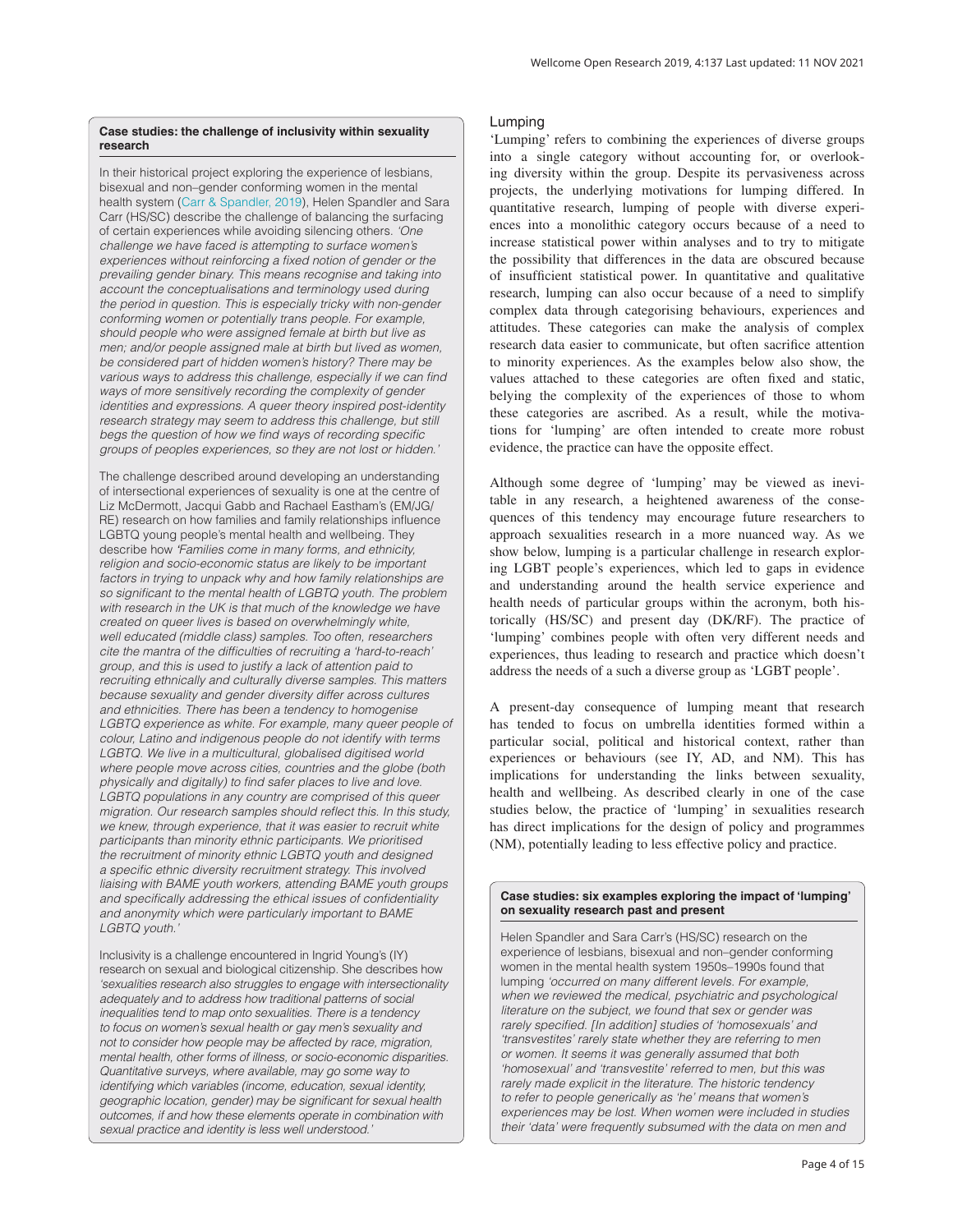*any unique differences, needs or issues are not highlighted or referred to. This makes it difficult for present-day researchers to be able to make gendered sense of the literature.'* 

Dylan Kneale and Robert French (DK/RF) describe how a desire to avoid 'lumping' the experiences of a diverse group of people had stimulated the creation of their project exploring health and care inequalities among older LGBT people: *'Previous quantitative research, including our own, has been compelled to 'lump' together lesbian, gay and bisexual older people within a single category because of limitations in sample size in datasets. By pooling information about older LGBT people across different datasets in a method known as Individual Participant Meta-Analysis, we are theoretically able to increase the statistical power and produce estimates with greater granularity across the LGBT acronym. However, in practice, because of the underrepresentation of older LGBT people in surveys, and because of historic conventions of omitting to ask older people about their sexuality, some lumping remains unavoidable. This means that we are still compelled to lump together lesbian/ gay and bisexual women in a single category, for example, in many of our analyses where there may be strong grounds for assuming different health states and mechanisms. However, even distinguishing between men and women who are LGBT, is a substantial improvement on much previous research.'* 

In Matt Smith and Dan Callwood's (MS/DC) research on the impact of sexuality on mental health in sport, the breadth of the LGBT acronym also introduces substantial complexity: *'the sheer diversity of experience within the LGBT community is both a challenge and an opportunity in researching and writing about LGBT sport and its effect on mental health – and this is true of work on sexuality as a whole. When taking a historical perspective, a particular problem is setting a balance between being inclusive and avoiding anachronism. For instance, even to talk of a coalition LGBT movement makes little sense before the 1990s, and strong tendencies towards separatism and antagonism between different sexual identities must be recognised rather than subsumed in a joint LGBT or queer identity.'* 

In researching the links between sexual and biological citizenship, Ingrid Young (IY) found that *'sexualities research about sexual health and HIV, tends to focus primarily on just a few, epidemiologically defined groups: gay and bisexual men, transgender men and women or heterosexual men and women. These 'fixed' categories, while usually (if not always accurately) indicative of 'routes of disease transmission', can mask socially and culturally specific sexual practices (where sexual acts have different meanings for different sexual partners) or fluid identities (where sexual behaviour is equated with more open identities). By going beyond these fixed categories and addressing the complexity of identities and practice within a health context, sexualities research can provide insight into how and why poor sexual health might be more than simply 'people behaving badly'. Public health concerns with specific epidemiological groups and which focus on disease reduction and cost-effectiveness [which tend to involve lumping complex sexualities], are the main drivers of both funding and reporting demands and can significantly limit how sexualities, sexual health and wellbeing research questions are even formed, let alone considered.'* 

Nolwazi Mkhwanazi's project (WellSexualities), seeks to investigate the ways in which urban, black youth in South Africa experience and frame sexuality and what impact this has (or doesn't have) on their use of sexual health interventions: *'We particularly chose to work with urban, black youth because the*

*majority of research, which is used as evidence in policy and programming in South Africa, tends to homogenize black, African youth sexuality by treating black South Africans as an undifferentiated whole. The research is often conducted among youth from resource-poor communities who are likely to be living in poverty. While the young people who participated in our study grew up in or lived in a township, unlike their parents, these young people all have tertiary education and could be described as middle-class. By specifically working with young people who live outside of the inner city, our project highlights the ways in which young people's perceptions and experiences of sexuality change as they navigate the space of the township and the inner city; and the multiple performances of sexuality and sexual identities that are mobilized as they move between different spaces. Most importantly, our project underscores the fluidity of sexuality and cautions against static representations and understandings of sexuality within sexual health interventions.'* 

Alex Dymock's (AD) research challenges recent conventions of 'lumping' pharmacosexuality (sexuality and drugs) exclusively as an issue for men who have sex with men (MSM) in the literature. In her research, 'lumping' served to obfuscate the realities of lived experience: *'The majority of research on drugs/sex repertoires concerns the sexual practices and communities of MSM. Our research aims to go 'beyond' this population by documenting the experiences of, and regulatory practices that have historically surrounded other populations. However, by not specifically focusing on different sexual identities, we risked obscuring some of the cultural and social specificities of these groups. However, as researchers particularly interested in 'deviance' and subcultures, we are keenly aware that focusing specifically on the behaviours of minority groups often has the undesirable effect of pathologising that group's sexual practices and identities and promoting their over-policing and surveillance. Our recruitment strategy attempts to mitigate the problem of focusing only on a marginalised population.*

### Closed settings and institutions

Individuals may spend a large amount of time within institutions, from schools and workplaces to the hospitals and care settings more common to health research. Within institutions, sexuality is often controlled, limited and stigmatised. Carers, medical practitioners, teachers, and other gatekeepers within institutions can problematise sexuality and serve to reinforce issues of underrepresentation discussed earlier. Furthermore, as demonstrated in one case study below (CS/RS), our attitudes and treatment of sexuality within institutions can reveal a great deal about our conceptualisations of sexuality in broader society; for example, a desire to control, as opposed to explore and promote sexual wellbeing. This is emphasised in a further case study (DK/RF), where social care settings are described as a nexus of sexuality-based health and care inequalities among older people. In addition, trying to find out what happened to LGBT people in institutions raises particular challenges because of historically changing policies and legal frameworks (HS/SC).

Institutional spaces pose particular issues for sexualities researchers, although access to these spaces is essential to ensure that research is representative of a diversity of experiences; and to ensure that policy-makers and practitioners have access to evidence that can help to promote the wellbeing, including sexual wellbeing, of people within institutions.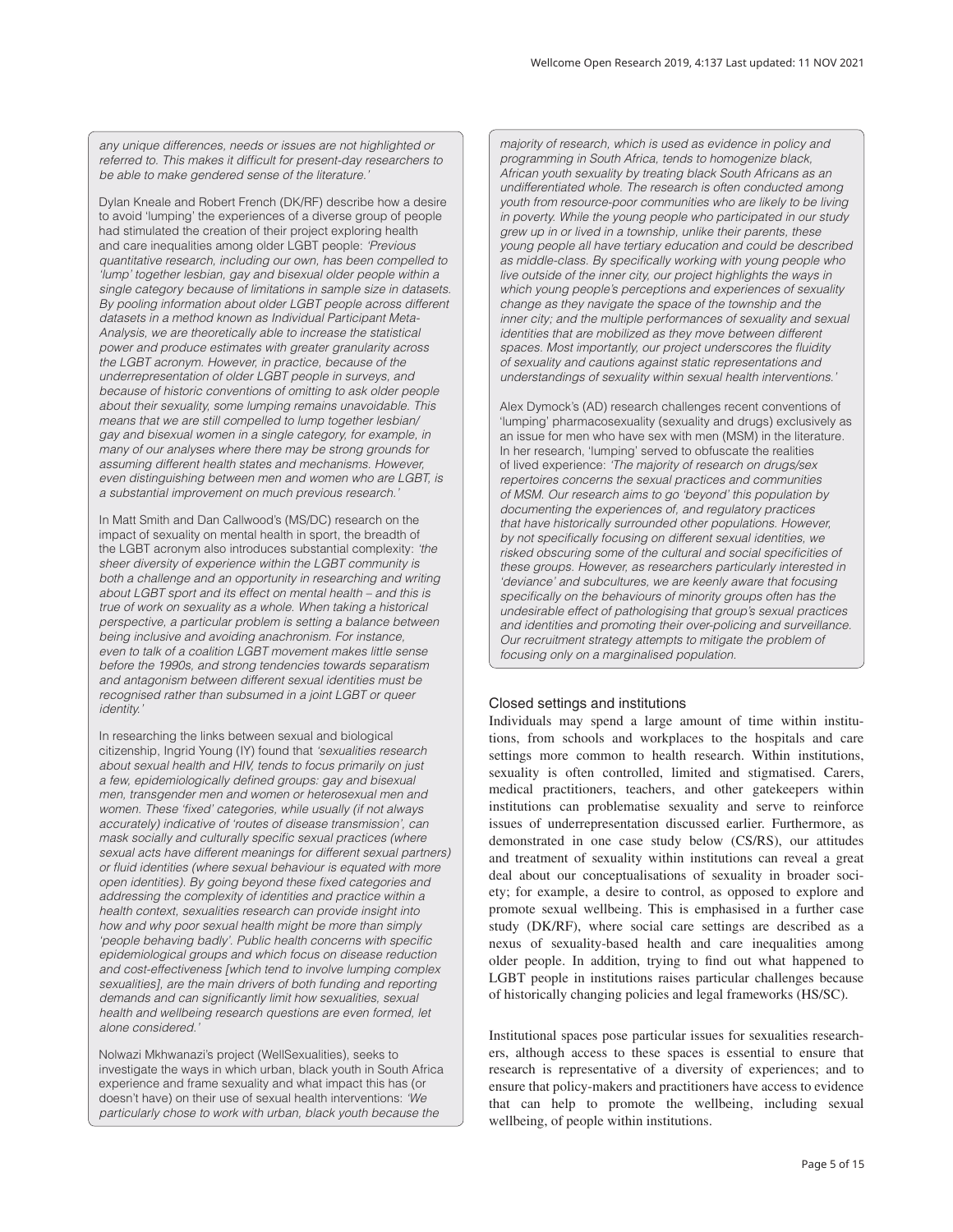Despite the difficulties of conducting sexualities research in institutions, the case studies emphasise the need for sexualities researchers to continue to challenge institutional barriers and research sexuality in institutional spaces. As discussed below in the context of mental health settings (JR/PR), if researchers are not granted access to patients to discuss issues relating to their sexuality, policy development will be impeded and prohibitive practices to managing patient sexuality that are not conducive to positive mental health are likely to remain. Similarly, understanding the way in which sexuality was 'treated' in the recent past, can help to avoid the catastrophic errors in care that many have received within institutional settings (HS/SC).

As the excerpts below demonstrate, sexuality does not stop at the door of institutions and does not stop with the onset of mental or physical ill health or infirmity. The 'closed door' nature of institutional settings may become increasingly blurred through social media and increased digital intimacy. It is important for such changes to be managed in a way that accounts for the links between sexuality and wellbeing, and progresses beyond narrow controlling of self-expression and identity that has been associated with institutional environments.

### **Case studies: undertaking sexualities research in institutional spaces**

James Ravenhill and Paula Reavy (JR/PR) describe significant barriers to accessing patients in their research exploring sexuality among people in secure mental healthcare settings, particularly those who have a background of criminal offending: *'our capacity to conduct research has been obstructed by prevailing assumptions that discussions of sexuality and intimacy are destabilising for people in secure settings. It is assumed that research might disturb the "institutional discipline" of the wards, is inappropriate, or perhaps of greater concern, irrelevant. Evidence from existing research suggests that successful intimate relationships can play an important role in promoting positive mental health and recovery from mental distress. But our research has identified that patients' understandings of how their subjective, "felt" experiences of sexuality are related to their mental health and their recovery is inhibited by a culture of silence surrounding their need for (and right to) sexual expression. This situation is exacerbated by providers' disinclination to allow researchers to talk to their patients about these issues. For people who experience mental distress, but who also have a background of criminal offending, discourses of risk, vulnerability and predation arise that serve to shroud discussions of sexuality in even greater uncertainty. Attempts at providing personalised mental healthcare that accounts for patient sexuality are therefore obstructed, and the sexual expression of forensic patients in secure settings is often "driven underground". The findings from this study will contribute to a programme of research aimed at informing the development of national policies to guide the management of relationships and sexuality in secure mental healthcare.* 

Clarissa Smith and Rachel Scott's (CS/RS) research takes place within a changing context around how sexuality will be treated within schools: *'Discussions of young people and their consumption of sexual media remain fraught, particularly in policy arenas, but school-based sex and relationships education will become compulsory in England in 2019 and will include topics like pornography, sexting and use of online media. How those will be taught is not clear, nor is there sustained research*

*evidence available for best practice. Too often research is predicated on fears, for example of the effects of pornography on young people and solutions proposed which centre on the best ways to curtail young people's explorations. Our approach has been to seriously examine the changes technologies have wrought on the ways young people communicate and connect, as well as how those technologies have offered new opportunities for intimate practices. These digital intimacies encompass a wide range of practices, including producing, sharing, broadcasting and viewing intimate content such as sexting; taking and sharing selfies; using hook-up apps; communicating about sex and relationships; searching for information and advice; and creating, accessing and circulating*  sexual content online, through social media and through apps. Helen Spandler and Sara Carr (HS/SC) have encountered a number of research challenges in trying to establish what happened to lesbians, bisexual and non–gender conforming women in the mental health system in the UK: *'We are especially focusing on the post-war period when psychiatric and psychological interventions were used to treat 'sexual deviation'. We know very little about what happened to women during this time due to the different legal context of male and female homosexuality. Male homosexuality was criminalised and men who were arrested for homosexual activity could be offered NHS psychiatric 'treatment' instead of imprisonment. Therefore, documentation in the form of court orders and court referrals exist which can be used to establish the extent and range of treatments men received. Women's same-sex relationships were not criminalised therefore these pathways to treatment did not exist. This does not mean women didn't receive these treatments - we know that they did, but in smaller numbers, at*  least partly because of this legal context. This makes it harder *to find examples in any records. In addition, sexuality and gender orientation were rarely recorded in hospital records. This makes is hard to trace back from psychiatric patient records or accounts. From the information we have gathered it isn't always easy to establish if the psychiatric treatment a person received was given to treat their sexuality or if it was for a condition or behaviour only indirectly related, or even unrelated. Establishing links between mental distress, treatment and sexuality in written records would have been difficult enough to discern at the time, but is even more of a challenge to determine in retrospect. It is also difficult to establish whether any 'treatments' received were voluntary, coerced or forced. Moreover, given the background of the historical sexual oppression and control of women, the border between consent and coercion is not easy to establish. Finally, if psychiatric treatment were ever 'successful' (sic) in orientating people to a heterosexual or gender-conforming lifestyle, they would be subsequently hard to identify though LGBTQI archives, if at all.'* 

Dylan Kneale and Robert French (DK/RF) are exploring the impact of sexuality on health and care inequalities in later life: *'as a first step in our research, we conducted a systematic scoping review exploring where other researchers had identified health and care inequalities among older LGBT people. Our review included studies that had adopted a wide variety of different research methods. The evidence suggested that social care environments were a nexus for the emergence of health and care inequalities. For many reasons, older LGBT people may be more likely to enter formal care environments, and having entered these environments, to experience adverse care outcomes because of heteronormativity and homophobia. However, our quantitative study is not able to examine these findings further because of the absence of data about older people in care environments. An absence of data collected from social care settings is not an issue that is only specific to LGBT people. However, because of the potentially heightened risk of older LGBT people entering these environments, and because of the*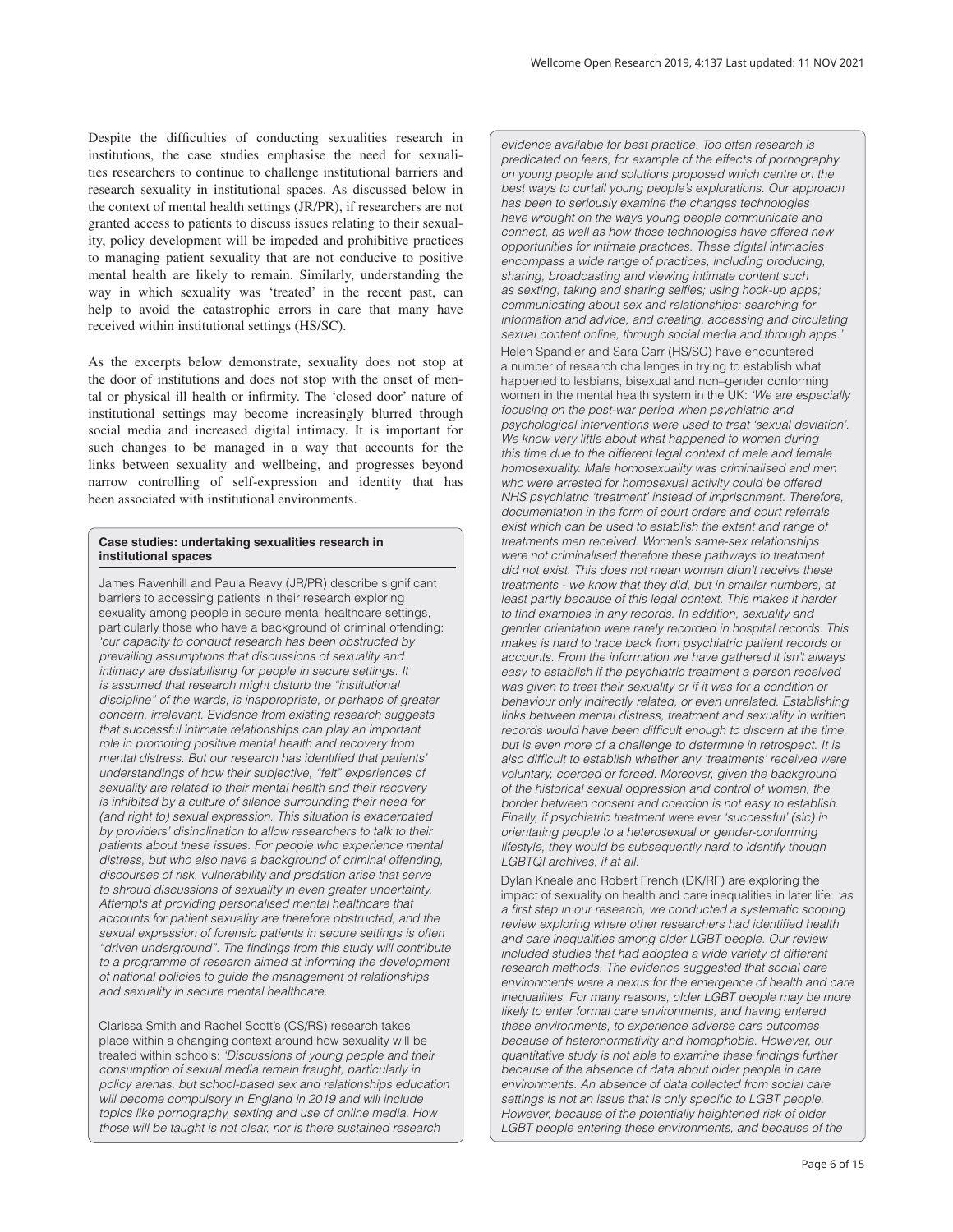*inequity in treatment many face having entered institutional spaces, the absence of these data is particularly harmful to our aim of understanding older LGBT people's health and care needs. Our study is nevertheless helping to understand the magnitude of other health and care inequalities such as inequalities in experience of illness and (un)healthy lifestyles.'* 

### Ethics and governance issues

Sexualities research raises additional issues in research governance; for example, in the granting of ethical approval and collecting or obtaining data.

These challenges can begin even within our University institutions, where research exploring sexual practice and sexual identity can be viewed as 'sensitive' and subject to additional scrutiny (e.g. CS/RS) and greater legal restrictions on how such data is held, processed and shared. While we would not seek to downplay the importance of conducting ethically sound research, some of the case studies below contrast the perceptions of ethics committees with those of research participants (e.g. CP). In addition, blanket rules around the publication of quantitative data enforced by ethical committees and other bodies, such as suppressing small numbers to preserve potential breaches in confidentiality, while ethically sound, can inadvertently compound the issues around inclusivity and 'lumping' described above, leading to poorer quality evidence available for decision-makers (DK/RF).

The governance arrangements set in place around working with administrative data in sexuality and health research are particularly stringent. The legal restrictions are complex in England and Wales (similar arrangements exist in Scotland and Northern Ireland). There are two legal frameworks (i) the common law duty of confidence and (ii) data protection law (GDPR & Data Protection Act), both of which must be satisfied for processing of personal data for health and social care research. Under the common law duty of confidence, information about sexual orientation is considered 'confidential information'. To process confidential information, researchers have to rely on consent for disclosure in line with common law, or seek Section 251 support from the Confidentially Advisory Group (CAG) at the Health Research Authority (HRA) to set aside the common law duty of confidentiality. Under data protection law, sexual orientation would be considered not just personal data, which requires a legal basis for processing (typically 'public interest' for university research or 'legitimate interests' for commercial or charity-based research), but 'special category' personal data. This adds three further conditions for processing including compliance in terms of: (i) 'necessary purposes'; (ii) 'subject to appropriate safeguards'; and (iii) 'in the public interest'. The legal difficulties in processing personal data mean large publicly funded institutions which act as repositories for linked large administrative datasets are unable to retain sexuality in their datasets. The Secure Anonymised Information Linkage centre, funded in part by HDR-UK, the most advanced national data linkage repository in the UK, has excluded any recording of sexuality across all datasets (in addition to sexually transmitted infections).

In some cases, assumptions about the inherent sensitivity of data on sexuality made by data controllers can lead to inconsistency in the types of data made available to researchers. In turn these inconsistencies in data access can again compound issues of representation and inclusivity, or can lead to methodological issues around statistical power in analyses of minority populations (DK/RF, AD).

#### **Case studies: research ethics and governance challenges faced in sexualities research**

Carrie Purcell's (CP) research on abortion touches on several dimensions of governance and ethical issues: *'a key issue with researching abortion - and potentially other sexualityrelated phenomena - is that it is presupposed to be a 'sensitive' and 'controversial' issue. The issue of 'sensitivity' can have implications for obtaining ethical approval for primary studies, where ethics committees have concerns regarding, for example, whether asking women about their abortion experiences might cause undue harm, or whether it is appropriate to ask younger people their views on the subject at all. While it is, of course, essential that sexualities (indeed any) research approaches participants in a considered and respectful way, foregrounding 'sensitivity' above all else implies that abortion is somehow so dangerous that simply talking to a researcher about it may be damaging. This perspective arguably contributes to the silences around abortion which perpetuate stigma. The related issue of 'controversy' has similar implications. This tends to be the default framing of abortion in the news media, as has been seen frequently in the UK and Ireland. However, this conflicts with the fact that abortion is a commonly conducted gynaecological procedure, and has been a part of routine women's healthcare*  for over half a century. For many of the women who undergo it, it *would not be 'controversial', but the prevailing narrative frames it this way. Amongst other things, our current project explores how such negative orientations to abortion can be resisted and rejected, and how more positive framings might be normalised, replacing the current default view'.* 

Alex Dymock's (AD) research exploring pharmacosexuality (sexuality and drugs) through digital ethnographic methods reports that *'an ongoing concern raised about the ethics of 'lurking' as a research method. Our project involves using 'digital trace' data from drugs forums. There is currently a debate in the literature, specifically related to drugs research, about whether participants in such spaces, and the data they produce, should be considered as they would in any other ethnographic research, and therefore that identities should be fully protected; or whether they should be considered identifiable actors, with digital property rights over the data produced in such spaces. Our ethics application is currently under review, but we are still considering our approach.'* 

Clarissa Smith and Rachel Scott's (CS/RS) research on young people and their consumption of sexual media has involved *'examining the evidence base on young people and digital intimacies and collaborating with key people from research, policy and practitioner backgrounds in order to advance the future research agenda on young people, digital intimacies and sex education. Since much of current research and practice focuses on the risks and harms of technology and sexual life it*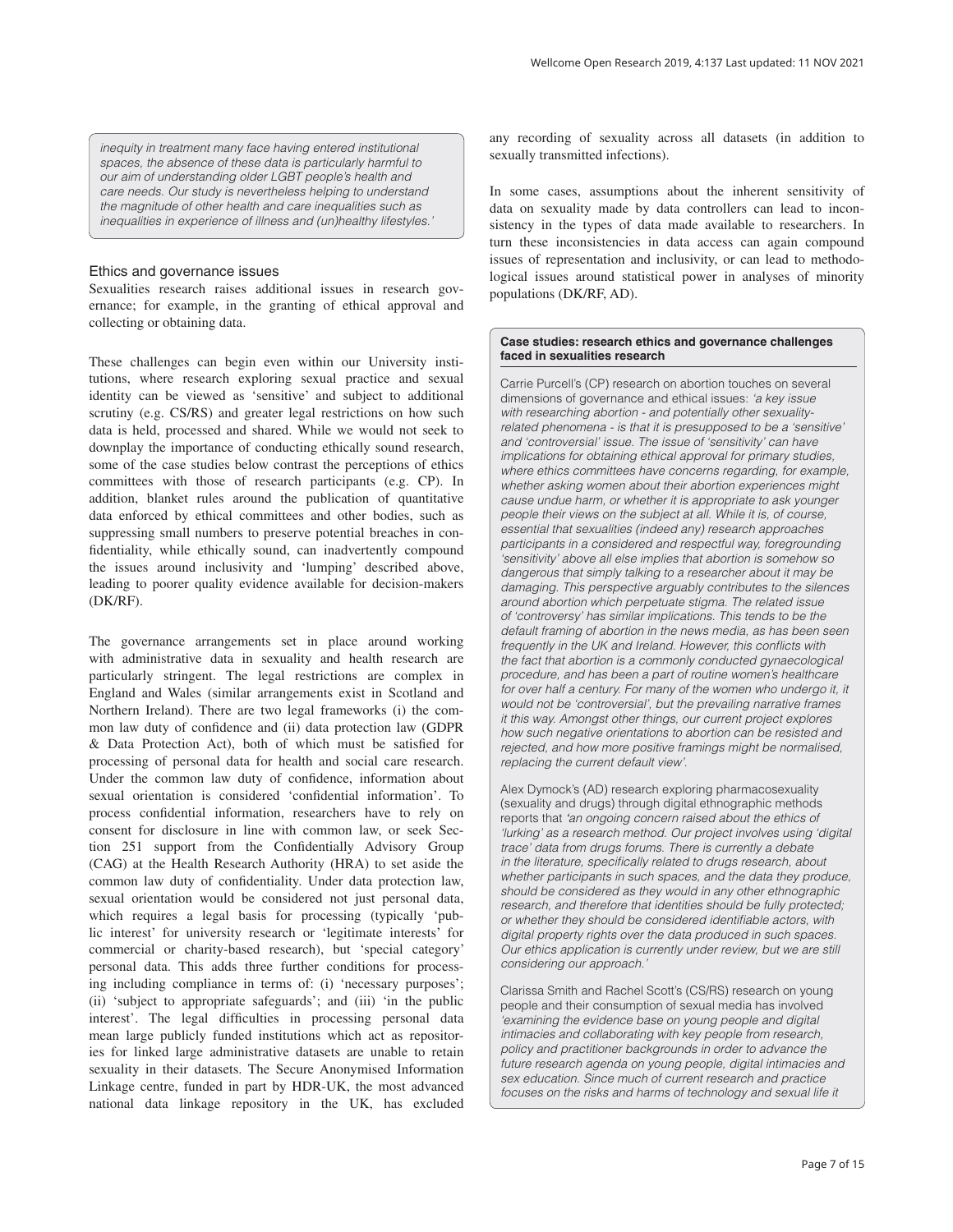*is important that we interrogate assumptions of risks and harm, and recognise that these narratives can in themselves be harmful. Building research and practice around an ethical framework may be a productive way of critiquing the harm narrative and an effective means of redirecting the conversation away from risk and harm and towards providing supportive spaces and interventions for young people. One means of doing that is to design inclusive research which involves young people, and the professionals who work closely with them, right from the start – too often research into young people's practices starts from the idea that 'something must be done' and does not address the particularities of young people's interests in, and experiences of, intimacies, sex and sexuality whether digital or offline. Instead of talking about how to protect young people, the focus could shift to what would 'good' sex, friendships relationships or intimacies might look like for a young person, and what is needed to support this.* 

Dylan Kneale and Robert French (DK/RF) are marshalling diverse data sources to understand sexuality-based health and care inequalities in later life. They describe how different data depositors appear to have wildly different policies around classifying sexuality data as 'sensitive' which impacts on its availability. *'For example, a data collector of one long-standing series of surveys started collecting data about sexuality in 2010, although after 2014 this data was no longer being made available to researchers through any form of secure license, despite being collected. The decision to stop access to the data can be perceived as unethical from two different standpoints. Firstly, it can be viewed as unethical to collect data from participants without making it clear that this data will not be used. Secondly, it can be viewed as unethical to store data about participants' sexuality out of reach of trained data users, where it could be used to inform decision-making and improve services from the very people from whom it has been collected. Adults offering information about their sexuality in surveys do so knowingly and with full consent; it is not clear why others involved in later stages of research governance view these data about sexuality as highly sensitive and banish it out of reach from researchers. It also begs the question of why data collected about sexuality in 2014 is not sensitive, but the same data collected a year later, albeit from a different sample, is considered sensitive.'* 

### **Conclusions**

The experience of Wellcome-funded researchers, upon which this letter is based, raises four key challenges for sexuality research:

- 1. Ensuring inclusivity in the representation and representativeness of research participants, especially around historically underrepresented categories and intersectionality.
- 2. Avoiding 'lumping' diverse experiences and identity under a single category or construct, (e.g. LGBT) with little attention to the important experiential variations within this category.
- 3. Developing a better understanding of the relationship between sexualities and health within institutional settings where sexuality is regulated and controlled
- 4. How to appropriately negotiate, or challenge research governance and ethics procedures which can serve to stigmatise common forms of sexuality, sexual behaviour and sexual expression.

Sexualities research implicitly involves asking challenging questions. Rather than shying away from historical, personal and political complexity, researchers can emphasise the experience of sexual variation in society, and explore how that relates to health. Approaching sexualities research with an expansive lens and an eye on historical context also helps researchers to avoid the stigmatisation that unwanted categorisation might bring. Nevertheless, exploring these questions has historically been regarded as an esoteric pursuit, despite the substantial implications for population health.

### Future directions

The Wellcome-funded research projects cited in this letter have the potential to contribute to the development of national policies. We hope that research councils and other funders closely monitor the results and impact of these pilot projects and consider similar initiatives that allow researchers to explore relationships between sexualities and health, across different settings and contexts and which take into account underrepresented experiences and/or identities.

To facilitate future research, we make the following suggestions for improving sexualities research in the future:

- 1. Sexualities research implicitly involves working with diverse groups with complex behaviours and experiences. While categorising these or giving them acronyms can be a useful starting point in attempting to make sense of complexity, overreliance on these masks heterogeneity within groups, and attaches static values to these identities. As researchers, we need to find ways of honouring self-identities, experiences, and desires.
- 2. To ensure inclusivity within future LGBT research, Based on their research, Liz McDermott, Jacqui Gabb and Rachael Eastham emphasise the importance of: (i) developing a commitment to an ethnically diverse sample; (ii) finding out and understanding what is necessary to be successful; (iii) manage expectations/realistic goals as it is resource intensive; (iv) get advice from those who know, e.g. BAME youth workers.; (v) recruit ethnically diverse researchers; (vi) monitor sample, if you fail, reconfigure your strategy, e.g. stop recruiting white participants.
- 3. Sexualities research is often hampered by a perception that it involves 'risky' or 'sensitive' subjects, even though research participants do not always share this perception. This perception can impede funding opportunities and applications, ethics approval, and obtaining and collecting data. Ethical issues in sexualities research could be better considered by researchers and lay members with expertise in sexualities research, who currently may not feature on many institutions' ethical approval boards. We would also encourage those appraising sexualities research to look beyond the 'sexuality' aspect of the research and to consider the research merits of individual projects.
- 4. Sexualities researchers need to be mindful of linguistic and other traps which perpetuate stigma and the marginalisation of certain aspects of sexual expression. We also need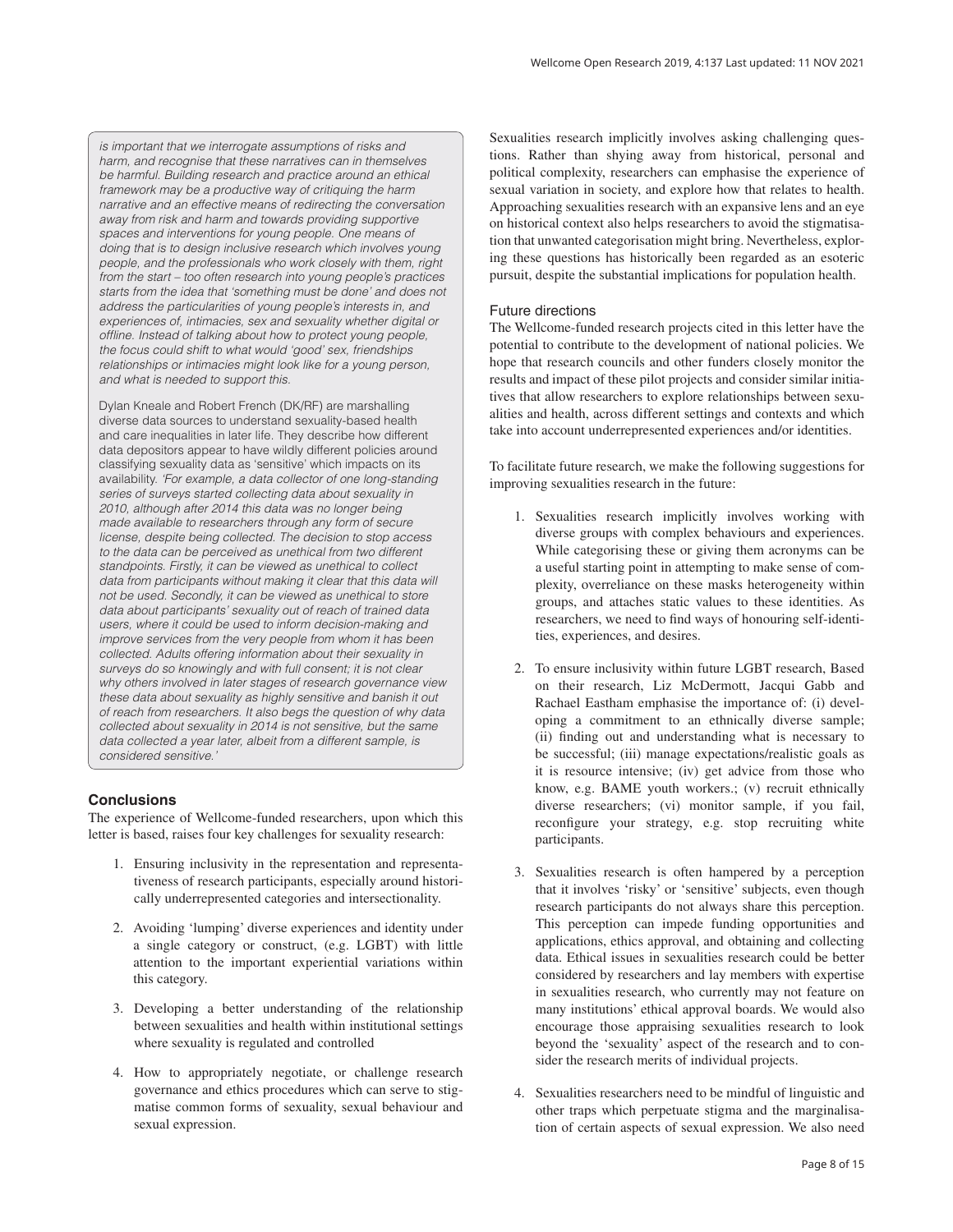<span id="page-8-0"></span>to develop a better understanding of what works in informing and changing policy and practice. This could include developing case studies which have developed ways of communicating research findings which do not reinforce negative tropes and stereotypes about sex and sexuality.

- 5. We need to consider the impact of the legal restrictions on processing sexuality data for research. Policies around access to data about sexuality should be based on clearer assessment criteria, rather than the ad hoc criteria that appears to be imposed on many datasets currently. It is important to find the balance between protecting privacy with the potential benefits of research.
- 6. All researchers need to be mindful of future-proofing. Helen Spandler and Sarah Carr's research reminds us that we need to ask ourselves questions such as: what are the current ways that researchers collect and archive data that might make it difficult for future researchers? While it is impossible to completely 'future proof' research – we do not know what social changes lie ahead – we can certainly be more sensitive to the challenges highlighted here and ensure that we carefully record important characteristics for future generations of researchers. They are attempting to resolve challenges in in their research by taking their cue from feminist organisations and researchers who simultaneously seek to draw attention to the specificities of women's experiences while also being trans-inclusive. As researchers, we do not know how people may seek to

express, define and understand their gender and sexuality in the future. However, we do know that it is very likely to shift and change in ways that we might not anticipate.

There are no easy solutions to these challenges, but by raising these issues, we hope to draw attention to the opportunities and barriers to developing new forms of knowledge about sexuality and provoke debate and discussion about how best to achieve this. Our collective work underscores the fluidity of sexuality and cautions against static representations and understandings of sexuality within sexual health interventions and research. Recognising this fluidity will improve our understanding of sexuality, and further knowledge about the links between sexuality, health and wellbeing.

### **Data availability**

No data are associated with this article.

### Author contributions

Dylan Kneale and Robert French are joint first authors. Helen Spandler, Ingrid Young and Carrie Purcell are joint third authors.

#### Acknowledgements

The authors wish to acknowledge the academic and practical support of Charli Colegate, the linchpin for the whole cohort of Wellcome sexuaity research projects.

#### **References**

Anderson R: **Positive sexuality and its impact on overall well-being.** *Bundesgesundheitsblatt Gesundheitsforschung Gesundheitsschutz.* 2013; **56**(2): 208–214.

#### **[PubMed Abstract](http://www.ncbi.nlm.nih.gov/pubmed/23361205)** | **[Publisher Full Text](http://dx.doi.org/10.1007/s00103-012-1607-z)**

Carr S, Spandler H: **Hidden from history? A brief modern history of the psychiatric "treatment" of lesbian and bisexual women in England.** *Lancet Psychiatry.* 2019; **6**(4): 289–290. **[PubMed Abstract](http://www.ncbi.nlm.nih.gov/pubmed/30765328)** | **[Publisher Full Text](http://dx.doi.org/10.1016/S2215-0366(19)30059-8)**

Dymock A: **But femsub is broken too! On the normalisation of BDSM and the problem of pleasure.** *Psychology & Sexuality.* 2012; **3**(1): 54–68. **[Publisher Full Text](http://dx.doi.org/10.1080/19419899.2011.627696)**

Gabb J, Fink J: **Couple Relationships in the 21st Century: Research, Policy, Practice.** Springer. 2017. **[Publisher Full Text](http://dx.doi.org/10.1007/978-3-319-59698-3)**

Graugaard C: **Sexuality as a health-promoting factor - theoretical and clinical considerations.** *Nat Rev Urol.* 2017; **14**(10): 577–578. **[PubMed Abstract](http://www.ncbi.nlm.nih.gov/pubmed/28720864)** | **[Publisher Full Text](http://dx.doi.org/10.1038/nrurol.2017.117)**

Irvine JM: **Is sexuality research 'dirty work'? Institutionalized stigma in the production of sexual knowledge.** *Sexualities.* 2014; **17**(5–6): 632–656. **[Publisher Full Text](http://dx.doi.org/10.1177/1363460713516338)**

Parker R: **Sexuality, culture and society: shifting paradigms in sexuality research.** *Cult Health Sex.* 2009; **11**(3): 251–266.

**[PubMed Abstract](http://www.ncbi.nlm.nih.gov/pubmed/18608345)** | **[Publisher Full Text](http://dx.doi.org/10.1080/13691050701606941)**

Ravenhill JP, de Visser RO: **Perceptions of gay men's masculinity are associated with their sexual self-label, voice quality and physique.** *Psychol Sex.* 2017; **8**(3): 208–222. **[Publisher Full Text](http://dx.doi.org/10.1080/19419899.2017.1343746)**

Weis DL: **The use of theory in sexuality research.** *J Sex Res.* 1998; **35**(1): 1–9. **[Publisher Full Text](http://dx.doi.org/10.1080/00224499809551912)**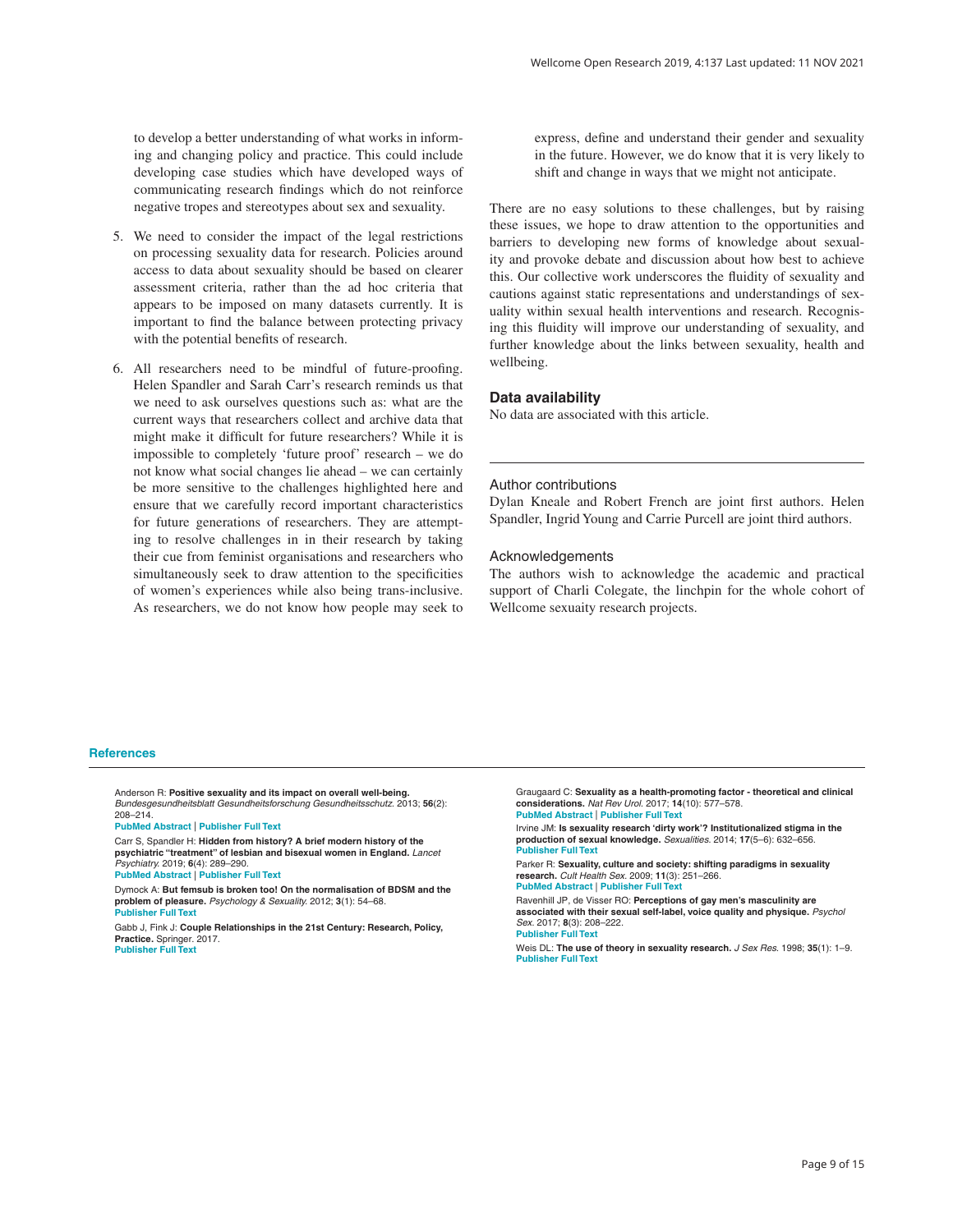# **Open Peer Review**

## **Current Peer Review Status:**

**Version 1**

Reviewer Report 13 January 2020

<https://doi.org/10.21956/wellcomeopenres.16681.r37021>

**© 2020 Pralat R.** This is an open access peer review report distributed under the terms of the [Creative Commons](https://creativecommons.org/licenses/by/4.0/) [Attribution License](https://creativecommons.org/licenses/by/4.0/), which permits unrestricted use, distribution, and reproduction in any medium, provided the original work is properly cited.



## **Robert Pralat**

Department of Sociology, University of Cambridge, Cambridge, UK

This open letter provides an overview of "methodological challenges" as identified by researchers from ten projects funded by the Wellcome Trust and focused on health and sexuality. The challenges are grouped under four themes ("inclusivity, representation and representativeness"; "lumping together of diverse groups"; "institutions and closed settings"; "ethical and governance barriers"), each illustrated with case studies from the ten projects. The projects span different disciplinary and methodological approaches (including various social and health sciences, as well as qualitative and quantitative methods) and cover a range of topics (including abortion, drug use, mental health and ageing, to name a few). The letter concludes with six "suggestions for improving sexualities research in the future".

The letter is a useful, practically focused and accessibly written intervention into a growing area of research. What makes the letter compelling is its format as it allows the authors to bring together a variety of perspectives from scholars who are at the cutting edge of sexuality research, each working on a study with important implications for health and wellbeing. The letter effectively conveys both the significance of this work and the difficulty of doing it. The authors are honest about the various dilemmas and complexities they have faced in their projects, showing that, while there may rarely be "right" answers to methodological conundrums, there are nevertheless ways of improving the overall quality of work on sexuality in health research. Paying closer attention to the issues the letter identifies is a good way for researchers to start.

I enjoyed reading the letter and I have no major criticisms. My main suggestion would be to clarify the audience. Who exactly is the letter written for? Researchers, including graduate students, are the obvious audience, but this could still be specified at the outset. Towards the end of the letter, the authors mention research councils and other funders, and this audience could be highlighted earlier on too. Ethics board members might be another part of the readership worth mentioning. I think the importance and usefulness of the letter could be better conveyed in the abstract and the first paragraph of the introduction. Currently, the opening paragraph directs the reader's attention elsewhere (a website with further details about specific projects) and it could be more engaging (for example, by giving a brief overview of the projects' thematic scope). After all,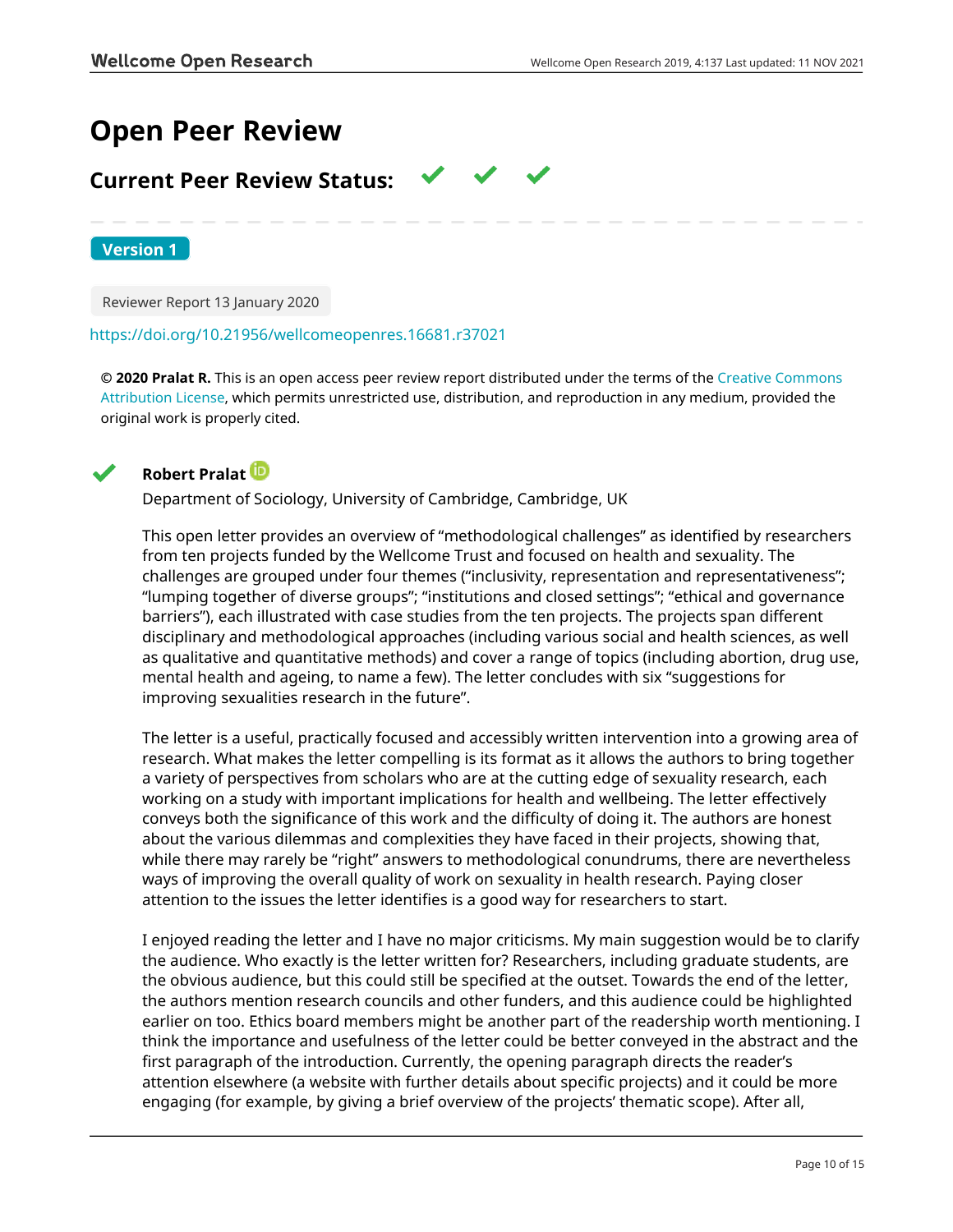Wellcome had identified "sexuality" as a priority research area, so it would be good to start (and finish) the letter on a stronger note to make the significance of this work more explicit. The letter would also benefit from closer proofreading as it currently contains a number of typos and grammatical/punctuation errors (especially in the case study boxes).

Overall, I very much welcome this open letter and the opportunity to comment on it. The authors should be commended for using this format to share the various insights from their work and consolidate them into succinct themes, which will hopefully guide current and future researchers studying health and sexuality.

## **Is the rationale for the Open Letter provided in sufficient detail?**

Yes

**Does the article adequately reference differing views and opinions?**

Yes

## **Are all factual statements correct, and are statements and arguments made adequately supported by citations?**

Yes

## **Is the Open Letter written in accessible language?**

Yes

## **Where applicable, are recommendations and next steps explained clearly for others to follow?**

Yes

*Competing Interests:* No competing interests were disclosed.

*Reviewer Expertise:* LGBT health; sexual and reproductive health; medical sociology; sociology of sexuality; qualitative health research

## **I confirm that I have read this submission and believe that I have an appropriate level of expertise to confirm that it is of an acceptable scientific standard.**

Reviewer Report 18 December 2019

## <https://doi.org/10.21956/wellcomeopenres.16681.r36527>

**© 2019 Lottmann R.** This is an open access peer review report distributed under the terms of the [Creative](https://creativecommons.org/licenses/by/4.0/) [Commons Attribution License](https://creativecommons.org/licenses/by/4.0/), which permits unrestricted use, distribution, and reproduction in any medium, provided the original work is properly cited.



## **Ralf Lottmann**

Alice Salomon University , Berlin, Germany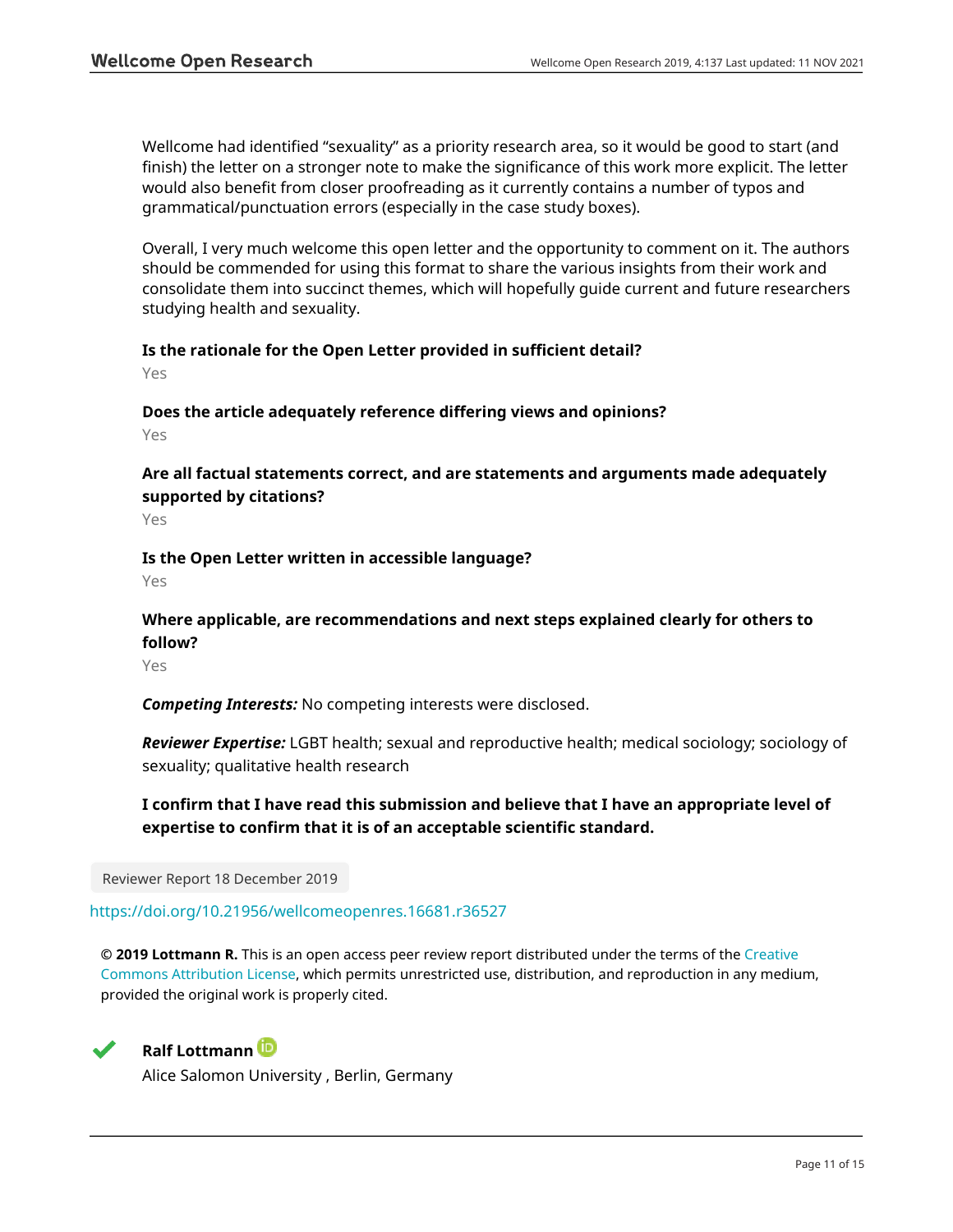This open letter uses ten Wellcome Trust funded research projects to identify challenges and important aspects of research on sexuality and health. It is well written and easy to read.

This letter provides a collection of learning effects through a diverse range of research projects with different topics and methodological research designs. It has used an interesting idea to find similarities and differences among those projects in order to gain knowledge that can be used for future research on sexuality and health. Researchers can also learn from those projects to avoid mistakes, to improve research on LGBT issues and to handle key challenges for sexuality research carefully.

The diverse research projects provide a solid basis for an extensive presentation of findings under four headings that are plausible and informative (Inclusivity, representations; Lumping together of diverse groups; Institutions and settings; Ethical and governance and barriers). This amount of portrays of projects limits the space that could have been used for some additional information which might be useful to understand challenges and future directions a little bit better. In the following, I will mention a few aspects that could be added to three of the four headings.

Under inclusivity, the researchers present interesting case studies that are useful to describe challenges in ensuring representation of intersectional experiences of sexuality. The case studies might be more understandable if at least one example could be presented. We learn that there was a specific ethnic recruitment strategy used (case study 2) but more information about the research design is missing. In order to avoid mistakes and to improve future research on that topic, the research design (or their interventions) could be such an example.

Lumping: It is an interesting chapter about problems due to combining diverse groups that can lead to a lack of diversity and representation. I wonder if qualitative research projects "simplify complex data" through categorising behaviour, experiences and attitudes the same way as quantitative research projects. It would be useful if the researchers could differentiate between those methodological schools or just mention the examples/case studies of social research in general. And even if "fixed categories" (see case study IY) are used findings more than "simply people behaving badly" are possible.

## Closed settings and institutions:

This is a very interesting chapter about practical relevance of research on sexuality and health. Instead of "sexuality does not stop at the door of institutions" it might be better to use a wider term such as sexual and gender identity.

Conclusions: To summarise the conclusions and suggestions for future research is an important and very useful part of the letter. I do not know the intention of an open letter very well but it might be interesting if some references could help to connect and to integrate those interesting findings/suggestions to the existing literature.

## **Is the rationale for the Open Letter provided in sufficient detail?**

Yes

## **Does the article adequately reference differing views and opinions?**

Yes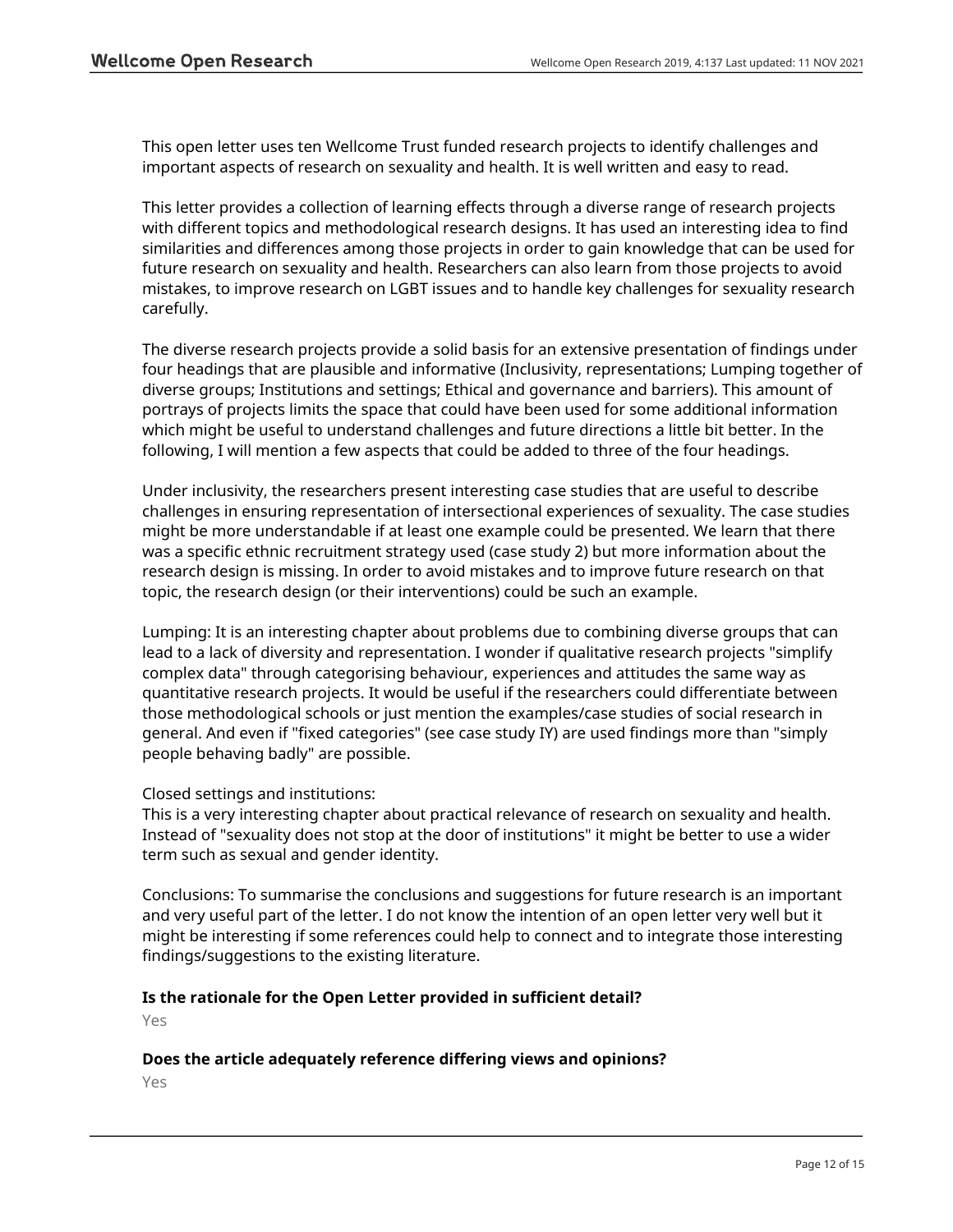**Are all factual statements correct, and are statements and arguments made adequately supported by citations?**

Yes

## **Is the Open Letter written in accessible language?**

Yes

**Where applicable, are recommendations and next steps explained clearly for others to follow?**

Yes

*Competing Interests:* No competing interests were disclosed.

*Reviewer Expertise:* Gerontology, LGBT research, social research methods.

**I confirm that I have read this submission and believe that I have an appropriate level of expertise to confirm that it is of an acceptable scientific standard.**

Reviewer Report 22 October 2019

<https://doi.org/10.21956/wellcomeopenres.16681.r36659>

**© 2019 Griffiths D.** This is an open access peer review report distributed under the terms of the [Creative](https://creativecommons.org/licenses/by/4.0/) [Commons Attribution License](https://creativecommons.org/licenses/by/4.0/), which permits unrestricted use, distribution, and reproduction in any medium, provided the original work is properly cited.



## **David A. Griffiths**

Department of Sociology, University Of Surrey, Guildford, UK

This letter provides insight into ten Wellcome Trust funded projects on sexualities and health. The letter is accessible, well-written and easy to read. This letter will be of interest to anyone involved in sexualities studies, and I think it is a particularly useful resource for those about to start research projects who are reflecting on methodologies and ethics.

The letter considers methodological problems encountered in a range of different projects focused on sexualities and health. The projects focus on a fascinating diversity of topics and contexts, from a broad range of disciplinary backgrounds and considers sexuality and health in interesting and expansive ways.

Despite this, the authors provide insight into methodological challenges that occur across the projects, and do a very good job of synthesising these into four clear themes.

In the first section, 'Inclusivity, representations and representativeness' the authors emphasise that all the projects discussed are a response to a lack of representation of some sort, but that they each faced methodological issues around inclusivity and representativeness. The second section, 'Lumping', develops this theme, arguing that combining diverse groups into meaningful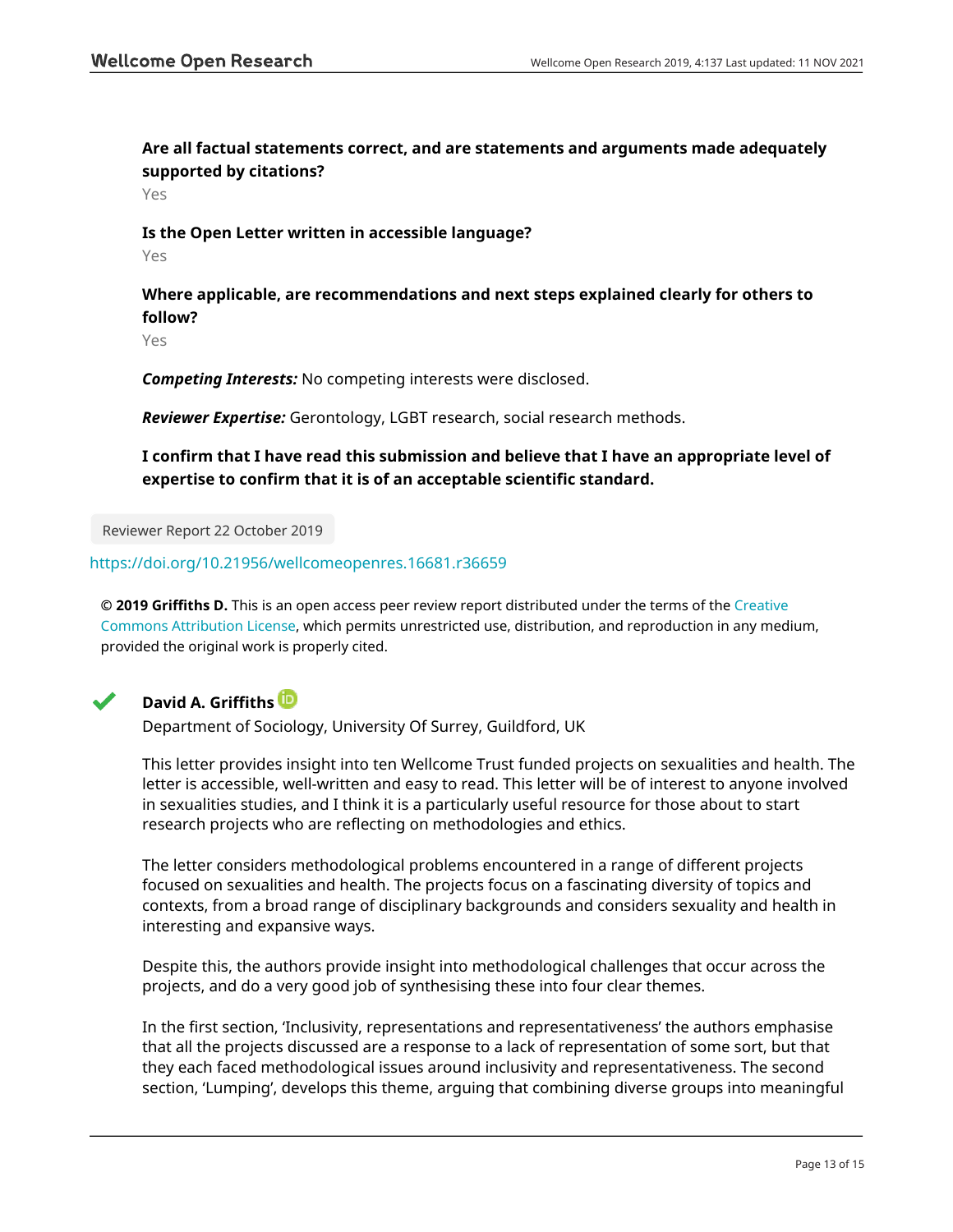categories for research is unavoidable, but must be reflected upon particularly in light of issues of diversity and representation. The third section, 'Closed settings and institutions', considers institutions from schools to hospitals and the particular challenges associated with research in these contexts, but also the great potential in this research. The final theme is 'Ethics and governance issues'. This is a very important issue for sexualities studies. The authors do an excellent job of carefully negotiating the importance of ethical research, while highlighting the fact that ethics boards and participants may have very different views about what constitutes good and useful research, and that ethically sound rules and procedures can sometimes negatively affect the methodological challenges previously outlined. This is nicely illustrated by the case study research on abortion, where the very act of defining the topic as "sensitive" can have a stigmatising and othering effect. This is an unresolved issue in sexualities studies, and is an important insight of the letter.

The inclusion of key (and honest) insights from the research projects as case studies is a particular strength of this letter and illustrates clearly the dilemmas facing researchers in this field. While the letter synthesises these challenges clearly, it also avoids making prescriptive judgements about particular methodologies or approaches. Indeed, it is interesting and useful to see the different individual responses to different issues, whether through methodologies, recruitment strategies or other approaches.

The authors conclude with six suggestions for future research directions. These are clearly stated, and I hope that researchers, funders and ethics boards take note!

Overall, this is an interesting insight into cutting-edge research into sexualities and health that offers useful reflection on methodological challenges and clear directions for future research.

## **Is the rationale for the Open Letter provided in sufficient detail?**

Yes

### **Does the article adequately reference differing views and opinions?** Yes

## **Are all factual statements correct, and are statements and arguments made adequately supported by citations?**

Yes

## **Is the Open Letter written in accessible language?**

Yes

## **Where applicable, are recommendations and next steps explained clearly for others to follow?**

Yes

*Competing Interests:* No competing interests were disclosed.

*Reviewer Expertise:* Sex, gender and sexualities studies; medical humanities.